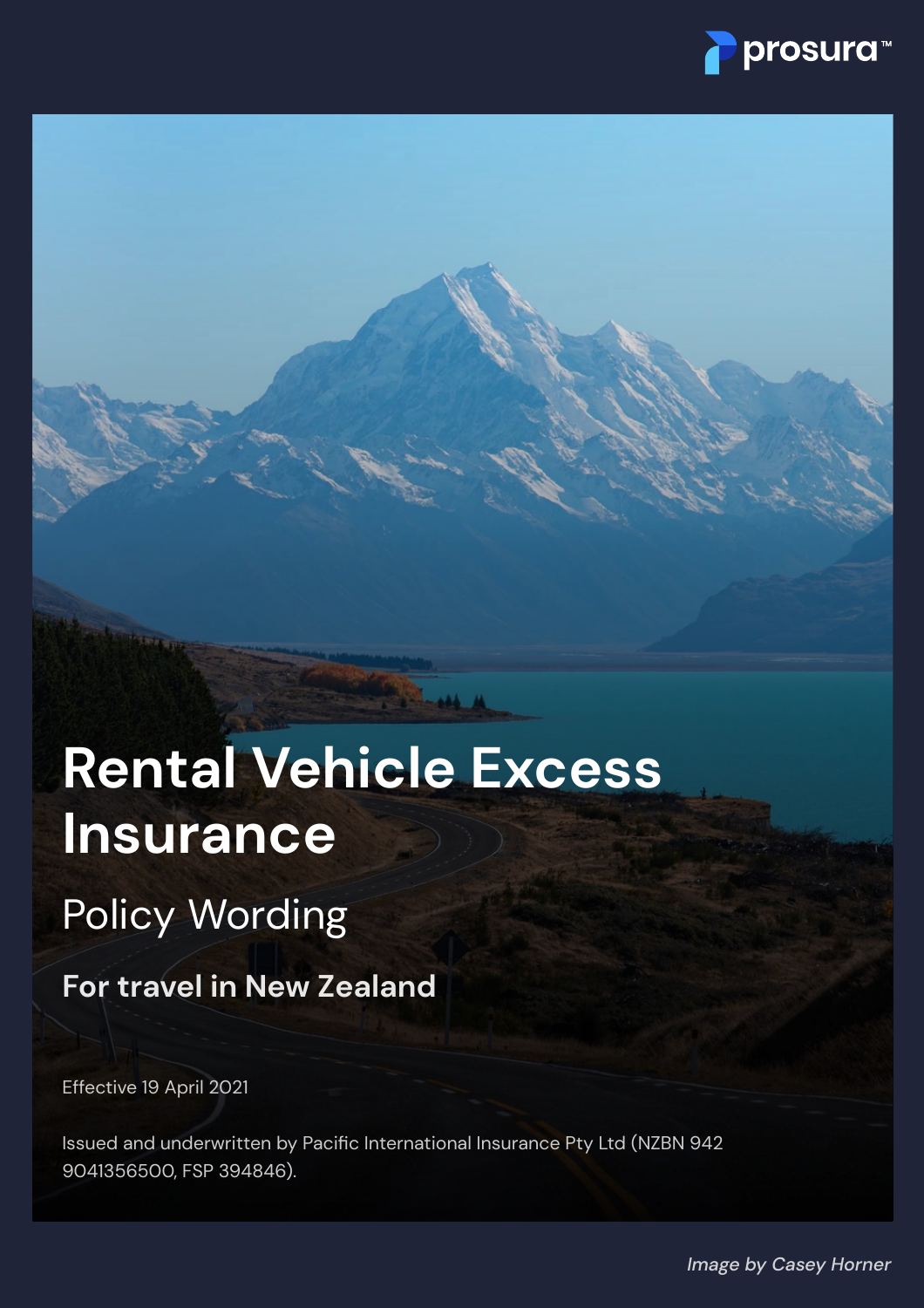

# **1 INTRODUCTION**

This Policy Wording is designed to provide information about us and our rental vehicle excess insurance. This information will help you decide whether our rental vehicle excess insurance is right for you. The coverage described in this Policy Wording is available to anyone who receivesthis Policy Wording for travel within New Zealand. If you decide to purchase our insurance, your insurance policy will consist of this Policy Wording and any supplementary Policy Wording we may issue, along with your Certificate of Insurance.

The information in this Policy Wording was updated on 19 April 2021. Upto-date insurance-related information that does not adversely affect your policy may change from time to time and may be made available to you on prosura.com. Our policy does not cover every person, use, event, vehicle, or situation. To find out more about what is and isn't covered by this rental vehicle excess insurance, please read this Policy Wording carefully. We ask that you pay particular attention to the section titled "What We Do Not Cover."

## **Words with special meanings**

Some words used in this document have special defined meanings. These words start with a capital letter and are listed in the Glossary in section 6. Please read them and ensure that you understand their meaning.

## **IMPORTANT INFORMATION ABOUT US 1.1**

## **Who we are**

Pacific International Insurance Pty Ltd ('Pacific', 'we', 'us' and 'our') NZBN 9429041356500, FSP 394846, underwrites this policy.

Prosura Pty Ltd ('Prosura') has a binding authority which means it can enter into, vary or cancel insurance policies and handle and settle claims on behalf of Pacific provided it acts within its delegated authority. Prosura acts for Pacific and does not act on your behalf.

You may contact us any time via our website at prosura.com, or by emailing us at **help@prosura.com**.

## **Financial Strength Rating and Solvency Ratio**

Pacific has a Financial Strength Rating of B++ (Good) from the USA rating agency A.M. Best.

The rating is reviewed by A.M. Best on an annual basis, with the rating scale outlined in the table below.

| <b>Secure</b>  |                  |
|----------------|------------------|
| $A++$ and $A+$ | <b>Superior</b>  |
| A and A-       | <b>Excellent</b> |
| $B++$ and $B+$ | Good             |
|                |                  |

| Vulnerable              |                                               |
|-------------------------|-----------------------------------------------|
| <b>B</b> and <b>B</b> - | Fair                                          |
| C++ and C+              | <b>Marginal</b>                               |
| C and C-                | <b>Weak</b>                                   |
| D                       | Poor                                          |
| Ë                       | <b>Under Regulatory</b><br><b>Supervision</b> |
| F                       | In liquidation                                |
| s                       | <b>Suspended</b>                              |

Pacific is regulated by the Reserve Bank of New Zealand (RBNZ).

### **Jurisdiction**

The New Zealand courts have exclusive jurisdiction over legal proceedings in relation to this insurance product.

### **How we operate**

To allow us to offer you a lower premium, we keep our costs to a minimum by conducting our rental vehicle excess business primarily online and digitally (including via email and our Self Service Portal). We rely on our ability to communicate with you digitally so that you can buy and manage your policy through an online portal with us.

## **Online and digitally:**

- we can quote and sell our insurance; ●
- you can review and update your Policy through the Self Service Portal; ●
- we can send payment requests, documents, notices, digital links to notices; ●
- we send documents, answer questions and do most other communications via email (we try our best not to use paper); and ●
- you can report a claim to us. ●

Our product is not for everyone. You need to feel comfortable making transactions online and obtaining important insurance documents from our website or via email. You can access your policy information at any time by accessing the link in the confirmation email we send you or by contacting us.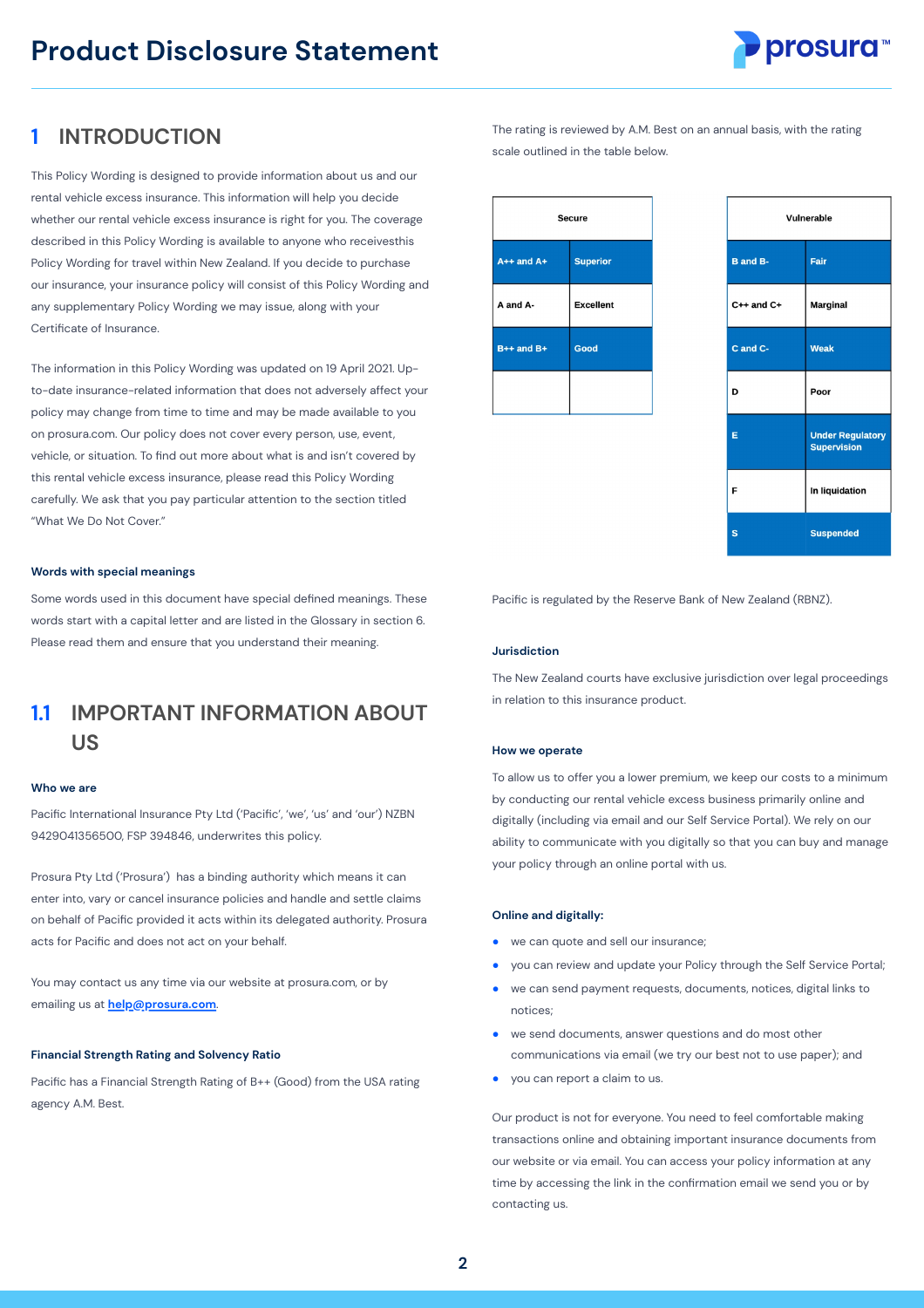# **RENTAL VEHICLE EXCESS 2 INSURANCE**

## **Benefit limit**

\$10,000 NZD is the most we will pay in total for all claims under this product.

There is no excess payable on this Policy.

# **2.1 WHAT WE COVER**

We will reimburse a Nominated Driver up to \$10,000 NZD for their expenses specified in sections 2.1.1 and 2.1.2 in connection with one Rental Vehicle provided that:

- all of the Eligibility Requirements and Conditions of Cover listed in (a) section 2.2 are met.
- (b) the Nominated Driver is responsible for the expenses under the terms of the Rental Agreement,
- (c) the expenses are paid to the Rental Provider by the Nominated Driver pursuant to the Rental Agreement, and
- (d) none of the Exclusions listed in section 2.3 apply.
- **2.1.1** Excess Charges up to the Excess Amount.
- **2.1.2** Other charges arising from accident, theft or extreme weather events and listed in paragraphs  $(a) - (g)$ , provided that the expenses are not covered by the Basic Cover or other indemnity provided by the Rental Provider under the Rental Agreement:
	- (a)  $\;$  repair or replacement costs that result from damage to underbody, overhead, tyre, bumper, trim, windscreen, mirrors and glass,
	- (b) roadside assistance and roadside repairs,
	- (c)  $\;$  towing and relocation costs to the nearest premises owned by the Rental Provider or the original pick up location, whichever is closest,
	- (d) fees and surcharges including premium location surcharge, admin and credit card fees charged by the Rental Provider in connection with the Excess Charge,
	- (e) loss of use and demurrage fees charged by the Rental Provider while the Rental Vehicle is off the road,
	- (f) fees directly resulting from vehicle key loss, including, repairs, replacement and lock out, and
	- (g) fees directly resulting from misfuelling by filling the vehicle with the incorrect type of fuel.

Please read your Rental Agreement to determine the Rental Vehicle's Basic Cover inclusions and exclusions and Excess Amount.

# **ELIGIBILITY REQUIREMENTS AND 2.2 CONDITIONS OF COVER**

All of the following conditions and eligibility requirements must be met for you to be covered by this Policy:

- (a) you must be a Nominated Driver on the Rental Agreement for a Qualifying Rental Vehicle for travel in New Zealand,
- (b) you must accept the Rental Agreement and you must comply with its terms and conditions,
- (c) the Rental Agreement must specify an Excess Amount, which may also be called a deductible, or damage liability fee,
- (d) you must hold a current and valid driver licence which meets the Rental Provider requirements and entitles you to rent and drive the Rental Vehicle in New Zealand,
- (e) you must purchase your Policy before you sign the Rental Agreement,
- (f) you must contact the Rental Provider as soon as reasonably possible to report theft or damage to the rental vehicle and follow their instructions,
- (g) you must report theft or damage to the Rental Vehicle to the police or other law enforcement agency as required by law.

A Qualifying Rental Vehicle is any vehicle weighing equal to or less than 4.5 tonnes, that can be rented or loaned (including accident replacement vehicles) with a standard car drivers licence from a motor vehicle rental company, agency, mechanic, claims adjuster, motor dealer, accident replacement centers, peer-to-peer and car share platforms, and includes the following types of vehicles:

- motorhome,
- sedan, ●
- coupe, ●
- hatchback, ●
- station wagon, ●
- SLIV, ●
- four wheel drive, ●
- van, ●
- mini bus, ●
- people mover, ●
- light commercial vehicle including moving trucks, or ●
- utility. ●

# **WHAT WE DO NOT COVER - 2.3 EXCLUSIONS**

You are not covered and we do not pay for any claim:

- related to more than one rental vehicle including a replacement vehicle supplied by a Rental Provider during your Period of Cover, ●
- for any costs that can be recovered from the Rental Provider, ●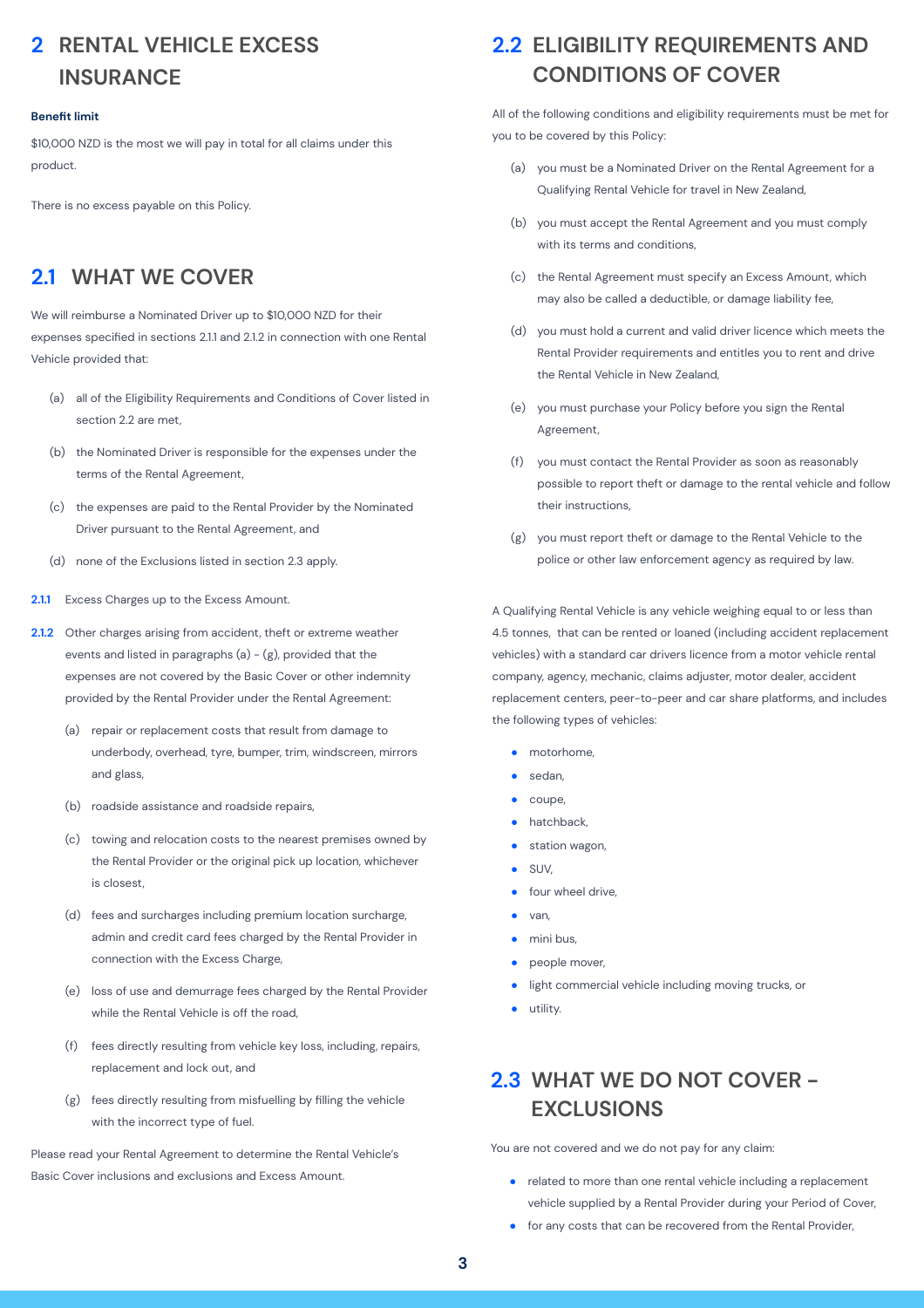- where you have breached the terms of your Rental Agreement, ●
- where you have acted unlawfully, ●
- where you have acted illegally, dishonestly, fraudulently or criminally, ●
- where you have acted under the influence of drugs or alcohol, ●
- where you have recklessly or intentionally caused loss or damage, ●
- where you have acted with suicidal intention, ●
- where you have not taken all reasonable steps to protect the Rental Vehicle against loss and damage, ●
- where you have not taken reasonable steps to remove the Rental Vehicle from danger during a weather event, such reasonable steps to include moving the vehicle under cover, ●
- where you have driven the Rental Vehicle on a road that is not a road available for use by the general public, ●
- arising from any act of war, whether war is declared or not, or from any rebellion, revolution, insurrection or taking of power by the military, ●
- arising from, related to or associated with, an actual or likely epidemic or pandemic; or the threat of an epidemic or pandemic, ●
- arising from a nuclear reaction or contamination from nuclear weapons or radioactivity. ●
- arising from biological and/or chemical materials, substances, compounds or the like used directly or indirectly for the purpose to harm or to destroy human life and/or create public fear, ●
- arising directly or indirectly from, or is in any way connected with, you participating in any race, speed or time trial, ●
- related to loss, damage or theft to your personal property, ●
- related to bodily injury or death, or ●
- where you have any other insurance for the same loss or damage, we will not cover the amount of the indemnity you are entitled to claim pursuant to the other insurance whether or not the insurer refuses the claim or fails to settle for any reason whatsoever. ●

# **2.4 PERIOD OF COVER**

Cover begins on the Policy start date at the time that you sign the Rental Agreement or otherwise assume legal control of the Rental Vehicle.

Cover ends when you return the Rental Vehicle to the Rental Provider or the Policy end date, whichever occurs first.

The Policy start date and Policy end dates are both detailed on your Certificate of Insurance under the words Period of Cover.

If you extend the duration of your rental beyond the Policy end date your cover will expire on the Policy end date; you will not be able to claim for an incident occurring after the Policy end date. Please contact us to request a quote to extend your Policy if you wish to do so.

# **CANCELLATIONS AND 3 MODIFICATIONS**

# **3.1 COOLING OFF PERIOD**

If you decide that you do not want your Policy, you may cancel it and obtain a full refund of your premium value within 14 days after you are issued your Certificate of Insurance (**Cooling Off Period**) provided that:

- you have not signed the Rental Agreement or otherwise taken legal control of the vehicle,
- you do not want to make a claim or to exercise any other right under your Policy, and
- your refund request is made via the Self Service Portal, by phone or in writing.

After your Cooling Off Period has expired you can still cancel your Policy however we will not refund any part of your premium if you do.

# **3.2 POLICY CANCELLATION**

Policies may be cancelled via the Self Service Portal linked in your Policy confirmation email or by contacting the Prosura team directly.

Refunds will be assessed and administered in accordance with the Cooling Off Period policy detailed in paragraph 3.1.

There are no partial refunds under any circumstances.

# **3.3 POLICY MODIFICATIONS**

## **Extensions**

A Policy may be extended any time before the Policy end date (as stated on your Certificate of Insurance) provided that,

- you have not advised us of any circumstances that have given (or may give) rise to a claim under the Policy,
- your drivers licence is valid, and ●
- the extension will not result in a single continuous Policy cover of more than 12 months. ●

Policies cannot be extended after the Policy has ended.

To apply to extend your Policy, either:

- make the application via the online Self Service Portal anytime, or
- contact the Prosura team for assistance over the phone during business hours in Queensland.

Where we have agreed to extend your cover, a new Certificate of Insurance with your revised Policy dates will be issued to you.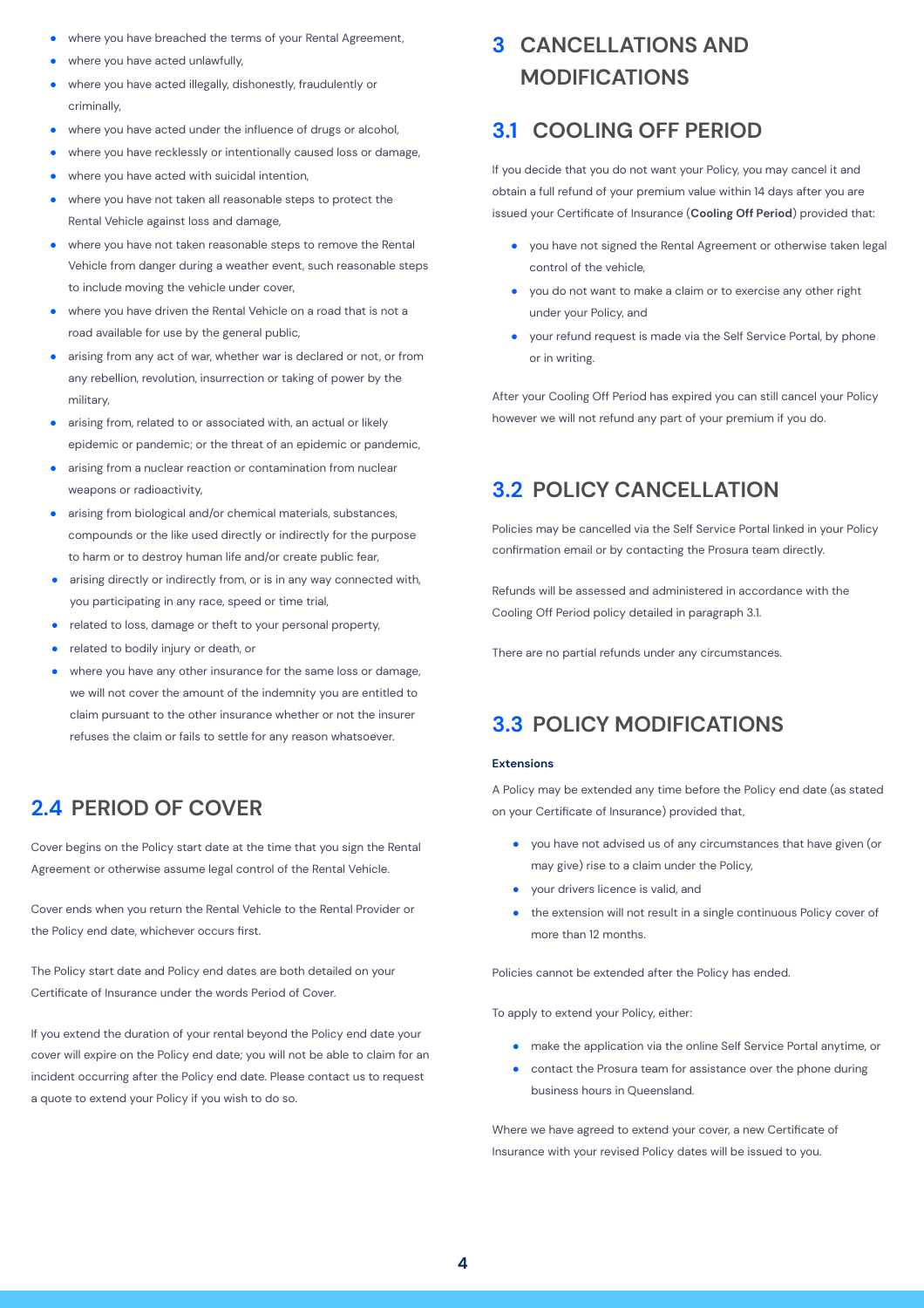#### **Policy Holder Changes**

The Policy Holder name may be updated any time before you collect your Rental Vehicle on the Policy start date. The Policy Holder phone number and email address may be changed at any time.

Changes to Policy Holder details can be requested by contacting the Prosura team via email or over the phone during business hours in Queensland.

# **4 CLAIMS**

Your claim will be handled on the insurer's behalf by Prosura.

If you have an accident or your Rental Vehicle is stolen you must notify the Rental Provider, and the police or other relevant authority if required by law, as soon as possible and follow their reasonable instructions. If possible, please also take photos documenting the damage and incident generally.

If the Rental Vehicle has been damaged, the Rental Provider may put a hold on your credit card for the Excess Amount while they assess the cost to repair or replace the Rental Vehicle.

Once the damage cost has been estimated by the Rental Provider and if this estimate is less than the Excess Amount, they may reduce the charge on your credit card to the estimated repair cost. For example, if the Rental Agreement Excess Amount is \$4,000,

- the Rental Provider may first put on a hold on your credit card for  $$4000$
- if the Rental Provider then estimates a repair cost of \$1,000, the Rental Provider may release \$3,000 from the hold on your credit card.

You must obtain a receipt from the Rental Provider for all charges you wish to claim reimbursement for.

If you expect to lodge a claim, you must notify us immediately with your intent to claim by initiating a claim online at prosura.com/claims, emailing or calling us on the customer service details specified on your Certificate of Insurance.

To make a claim you must complete the online claims process at **www.prosura.com/claims** and upload the relevant supporting documents including copies of:

- the Nominated Driver's drivers licence and a certified translation document if the license is not in English, ●
- the Rental Agreement,
- the Rental Provider's charge receipt for the rental, ●
- the Rental Provider's accident or damage report, ●
- a third party damage assessment if procured by the Rental Provider, ●
- photos documenting the damage and incident (if available), ●
- if police notification is required by law, the police report, or other evidence confirming that you notified the police, ●
- all invoices and receipts from the Rental Provider specifying charges for repairs undertaken, Excess Charges and all other claimed charges, and confirming that you have paid all amounts that you are claiming, ●
- a copy of your credit card or bank statement showing payment of the damages claimed, and ●
- all other supporting documentation reasonably requested by our claims officer. ●

We may be unable to process your claim until all required documents are received.

If we suspect that you have paid for expenses which you were not responsible for under the terms of the Rental Agreement, for example, where you have been excessively charged for repairs, we may take investigative actions, including engaging a third party loss assessor to determine whether expenses charged by the Rental Provider were reasonable. If a third party loss assessor determines that the expenses charged by the Rental Provider were excessive, not reasonable, or above market rates, we will only indemnify you for reasonable charges.

Approved claim payments will be paid in New Zealand Dollars (NZD) by direct credit into the bank account nominated by the Nominated Driver who made the claim. Claimants will be responsible for fees and charges levied by financial institutions for transfers to accounts not domiciled in New Zealand, these fees will be deducted from approved claims payments where applicable. The rate of currency exchange that will apply is the rate determined by our bank or payment intermediary at the time the claims payment is approved by us.

Any Nominated Driver has the authority, as if they were a Policy Holder, to make a claim and direct claims payments.

## **GST and your claim**

All insured amounts are in New Zealand Dollars and include Goods and Services Tax (GST), if applicable. When you claim under the Policy with us, all amounts we pay will be inclusive of any applicable GST, up to the maximum benefit amount shown in this Policy Wording. If you are registered for GST purposes, we will reduce any claimed amounts paid to you by the appropriate input tax credit percentage that you have told us you are entitled to claim from the Inland Revenue Department.

## **Our right of recovery**

After we pay a claim under this Policy, we can decide to take legal action in your name to recover money from the person or entity who caused the loss, damage or liability. You must give us all the help we need to do this. If we recover money that belongs to you and it is more than the claim that we paid or expenses we incurred in recovering it, we will pay you the recovered money after deducting amounts paid to you in connection with a claim and our expenses.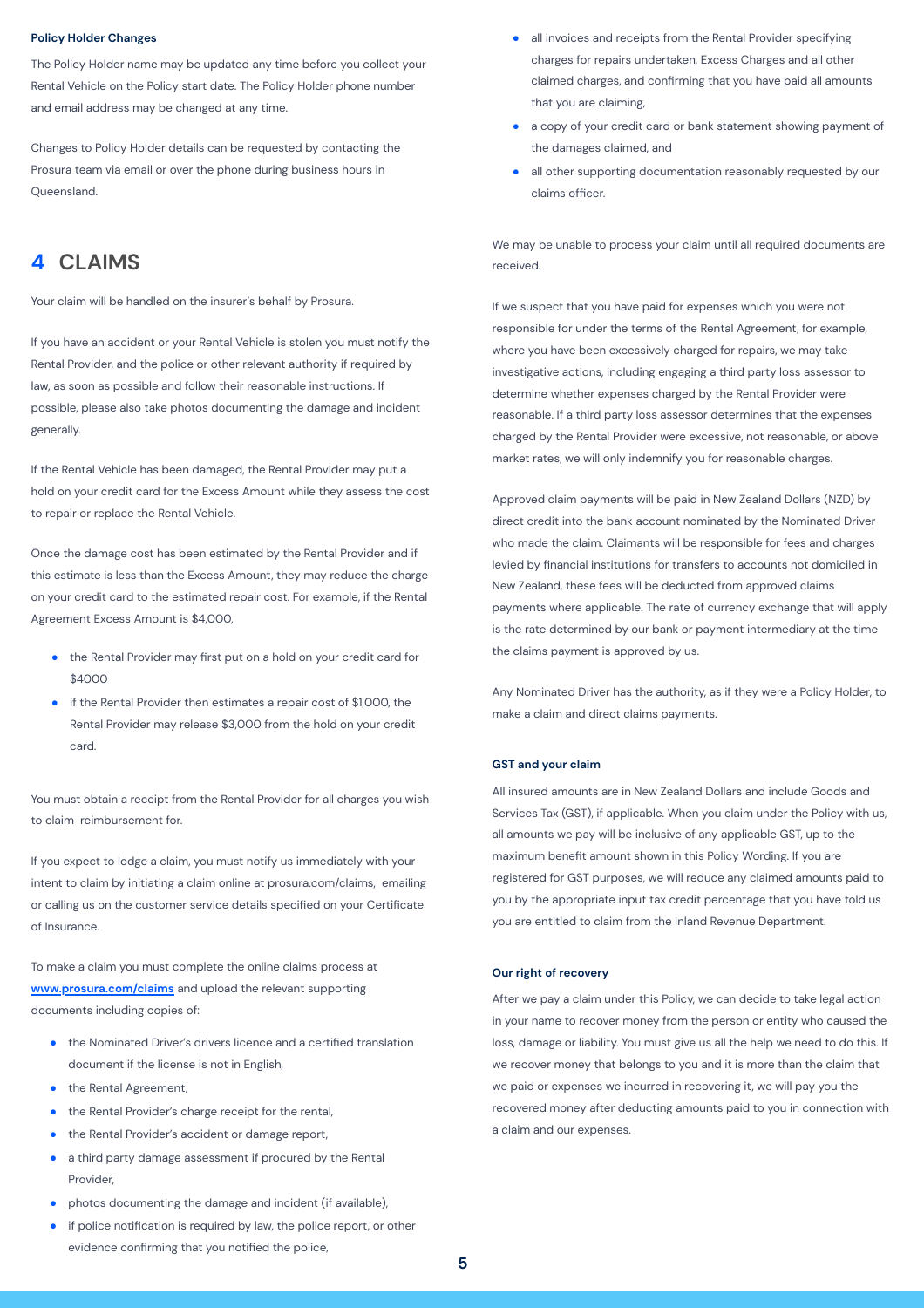# **OTHER INFORMATION ABOUT YOUR 5 POLICY**

## **You must give us accurate and complete information**

We would like to point out some of the important obligations you have. The correctness of all information provided, or statements made in relation to this policy or any claim under this policy is essential before we have any liability under this policy or pay your claim. It is important we receive all relevant information. This means that we need you to tell us everything you know, or could reasonably be expected to know, that may influence our decision to provide this insurance. If any circumstances change during the time we provide your insurance, it is important you tell us. This applies at time of inception/application and during the term of your policy. If you are in any doubt you should disclose information. If we are not informed, we have the option to decline any claim or avoid this policy from the date of change. Be truthful and correct in everything you tell us.

## **By purchasing insurance from us, you agree:**

- that information and notices we are legally required or authorised to give you in writing may be given by; ●
	- sending you a digital link by which you can access the information or notices, or -
	- by delivering them digitally, including via email, -

but only where the process is permitted by law at the time we give you the information or notice;

- to receive from us the forms, correspondence, notices, and documents that we choose to sendby digital link or by delivering them digitally, including via email or made available to you online; and ●
- to make every effort to update your Policy information, confirm transactions, and report claims via our online claims portal at **prosura.com/claims**. ●

### **How we determine your premium**

In order to calculate the Policy premium we consider many factors including duration of the rental period, the cost of providing and administering the Policy, the cost of providing legal liability cover, our profitability targets, the expenses we incur to sell policies and settle claims and government charges and taxes.

The premium displayed on your Certificate of Insurance includes any government charges, taxes, and levies, such as GST, Stamp Duty or Emergency Services Levy that we are obliged to pay.

#### **Complaints**

## **Stage 1**

If you have a complaint, including in relation to our service, the cover provided under your Policy, or the way you have been treated, we encourage you to let the claims officer you have been dealing with know so that they can assist in resolving the matter. If you need to escalate the matter please lodge your dissatisfaction with us by contacting us by telephone, by mail, or by emailing us at **claims@prosura.com**. We will respond to your request within fifteen (15) business days if we have all the information we need and have completed any investigation required.

#### **Stage 2**

If you get our response and feel your issue has still not been resolved to your satisfaction, you can contact the Prosura Internal Dispute Resolution (IDR) representative at **IDR@prosura.com** or our mailing address and request that the IDR representative review your dispute. You can also access the IDR representative through your claims officer.

### **External Dispute Resolution**

If you disagree with the Prosura Insurance IDR representative's decision, you may access the Insurance & Financial Services Ombudsman (Ombudsman) Scheme of New Zealand, which is our approved external dispute resolution scheme. This scheme is free and independent. For more information or to access the Ombudsman please call 0800 888 202 or visit www.ifso.nz.

## **Protecting Your Privacy**

We value the privacy of personal information and are bound by the NZ Privacy Act 1993 when we collect, use, disclose or handle personal information. We collect personal information to offer, provide, manage, administer the many financial services and products we and our group of companies are involved in. Further information about our privacy practices can be found in our Privacy Policy that can be viewed on www.prosura.com.

Your Personal Information may also be disclosed to some of our service providers who are located overseas. Who they are may change from time to time and we may need to disclose Personal Information to other countries not listed. At the date of this document our overseas providers include Singapore, New Zealand, United States, South Africa and the Philippines. You can contact us for a detailed listing.

By providing personal information to us about Nominated Drivers, you are representing that you are authorised by them to do so. You also represent that you have informed the nominated drivers and any other person whom you authorise to use your vehicle, of the terms of our Privacy Policy and they have consented to them.

## **Updating your Policy Wording**

If we change anything about this insurance in the future, the Policy Wording may also change. Ifthe change is relatively small and will not affect your decision to buy or renew this cover, we will list the details at prosura.com. If we make a substantial update to the product, we will send you a new Policy Wording or Supplementary Policy Wording, explaining the changes we have made. We will tell you in any renewal notice we send you if the terms of your policy will change on renewal and how you can get details of the changes. You agree to review those changes and, if you do not agree to those changes, to tell us (by email, phone or in writing) and to cancelyour policy. Unless you tell us that you do not agree to those changes, we will assume that those changes are acceptable to you and renew your policy on the terms of the renewal notice.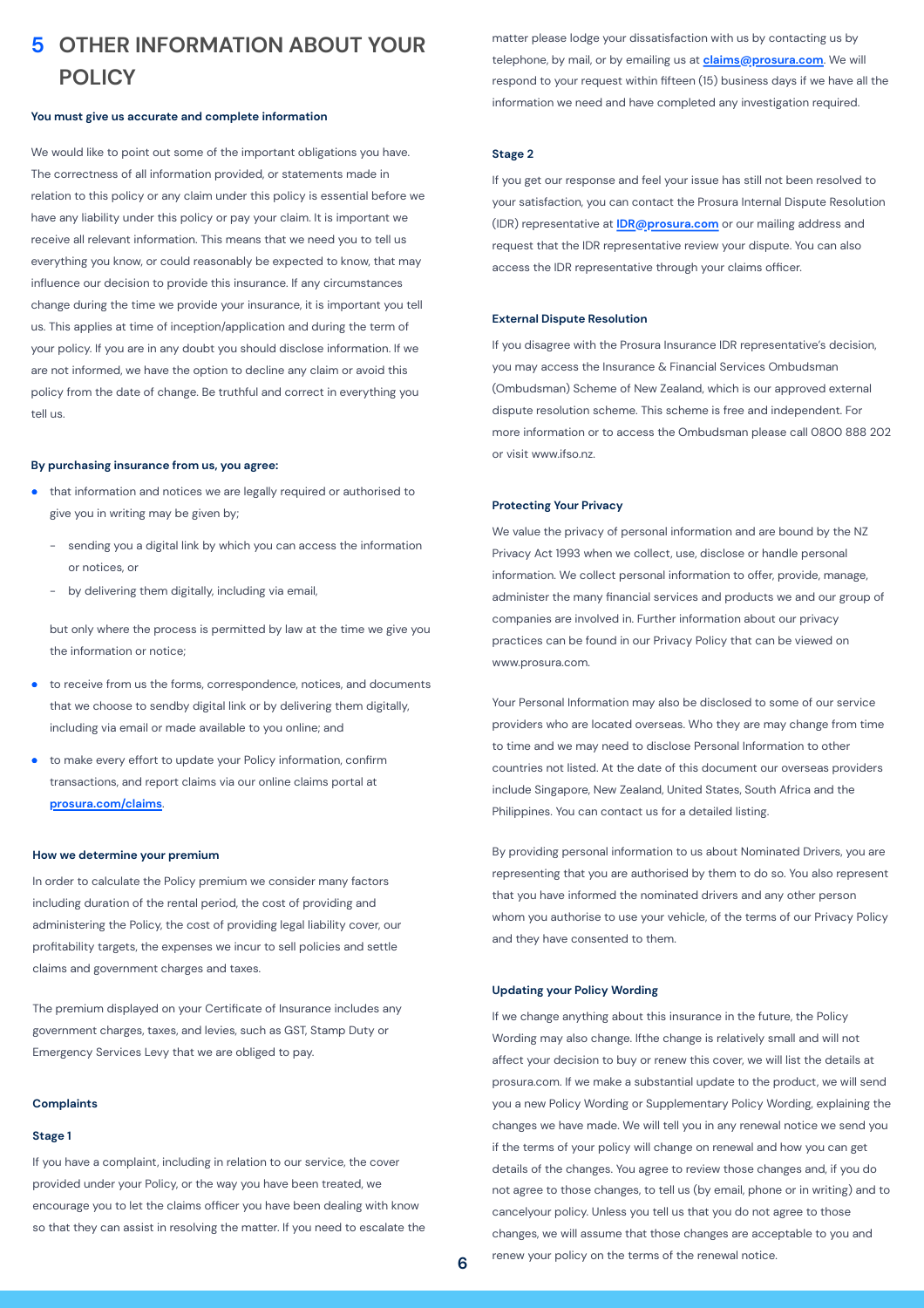# **6 GLOSSARY**

**Basic Cover** means the basic insurance held by the Rental Provider to cover loss of or damage to the Rental Vehicle. Basic Cover may exclude damage to vehicle windscreens, tyres, internals, roof, undercarriage, extras, expenses incurred in connection with roadside assistance, loss of use, loss of keys, misfuelling and single vehicle accidents.

**Certificate of Insurance** means the document we give you which confirms that we have issued a Policy to you and explains the details of your cover.

**Excess Amount** means the maximum Excess Charge specified in the Rental Agreement.

**Excess Charge** means the excess charge you pay to the Rental Provider if the Rental Vehicle is accidentally damaged or stolen or otherwise involved in an accident while in your custody where the loss or damage is covered by the Basic Cover. Rental Providers use different terms for Excess Charges, these may include, damage liability fee, loss damage waiver, damage recovery fee and accident damage excess.

**Nominated Driver** means a person authorised by the Rental Provider to drive the Rental Vehicle, and whose name is listed on the Rental Agreement or any other legally binding authorisation document issued by the Rental Provider.

**Policy** means this PDS, Certificate of Insurance and any written document we tell you forms part of your policy.

**Policy Holder** is the person named on the Certificate of Insurance.

**Qualifying Rental Vehicle** is defined in section 2.2, Eligibility Requirements and Conditions of Cover.

**Rental Agreement** means the legally binding agreement that you enter into with the Rental Provider to hire a Rental Vehicle.

**Rental Vehicle** means the Qualifying Rental Vehicle hired from a Rental Provider pursuant to the Rental Agreement.

**Rental Provider** means the provider who is a party to the Rental Agreement.

**Self Service Portal** means the Prosura online self service portal linked in your Policy confirmation email via the Manage policy button and accessible via **prosura.com/my-policy**.

**Supplementary Policy Wording** means a separate document that updates, corrects, or supplements this Policy Wording.